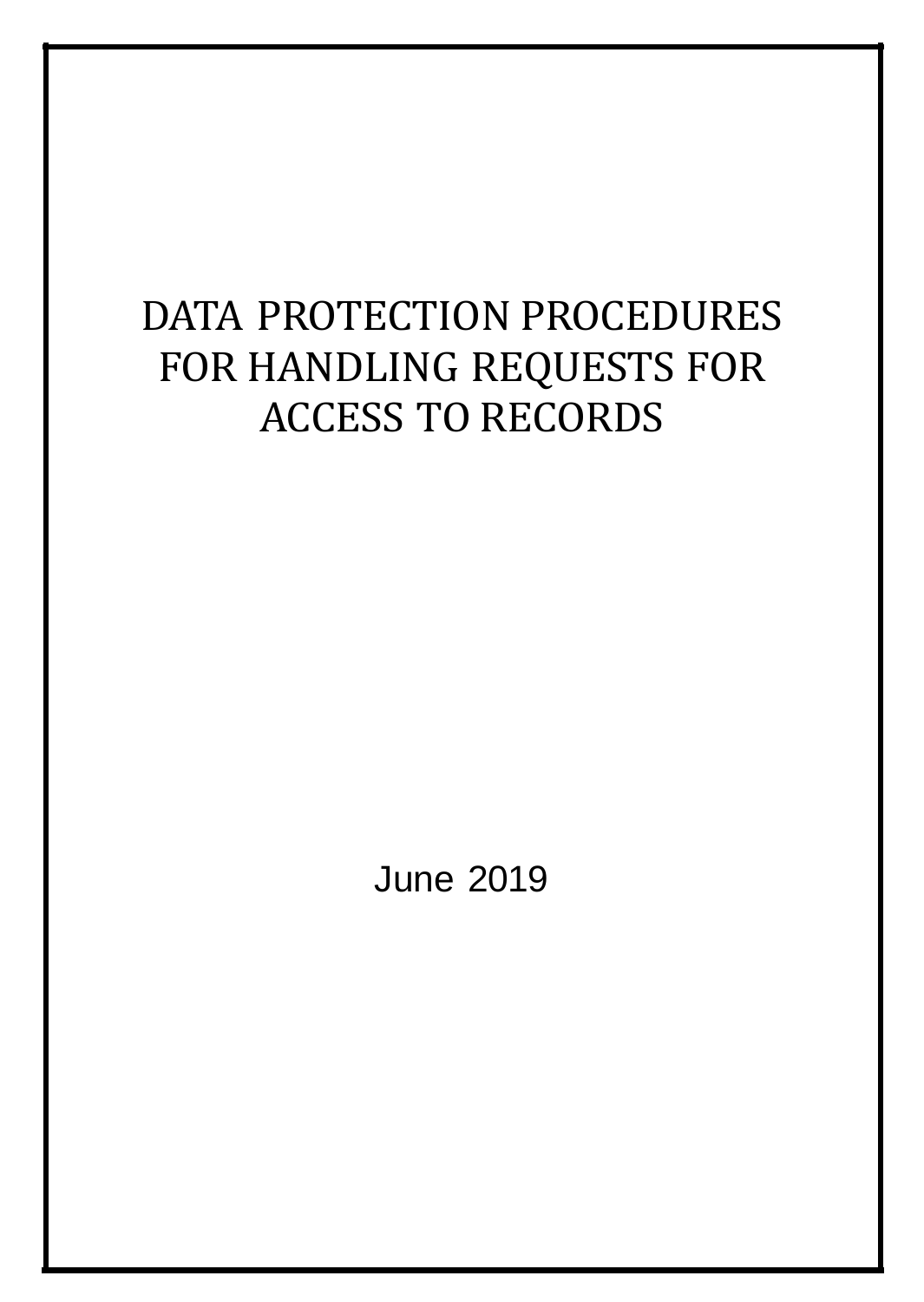## **Contents**

### **Contents**

| 1.  | When a Data Protection (DP) request arrives in the Executive3              |  |
|-----|----------------------------------------------------------------------------|--|
| 2.  |                                                                            |  |
| 3.  | The Decision Maker should identify and assemble all records covered by the |  |
| 4.  |                                                                            |  |
| 5.  |                                                                            |  |
| 6.  |                                                                            |  |
| 7.  |                                                                            |  |
| 8.  |                                                                            |  |
| 9.  |                                                                            |  |
| 10. | When some or all requested records are not held by the Executive 5         |  |
| 11. | Records held by individuals/organisations under 'contract for services'5   |  |
| 12. |                                                                            |  |
| 13. |                                                                            |  |
| 14. |                                                                            |  |
|     |                                                                            |  |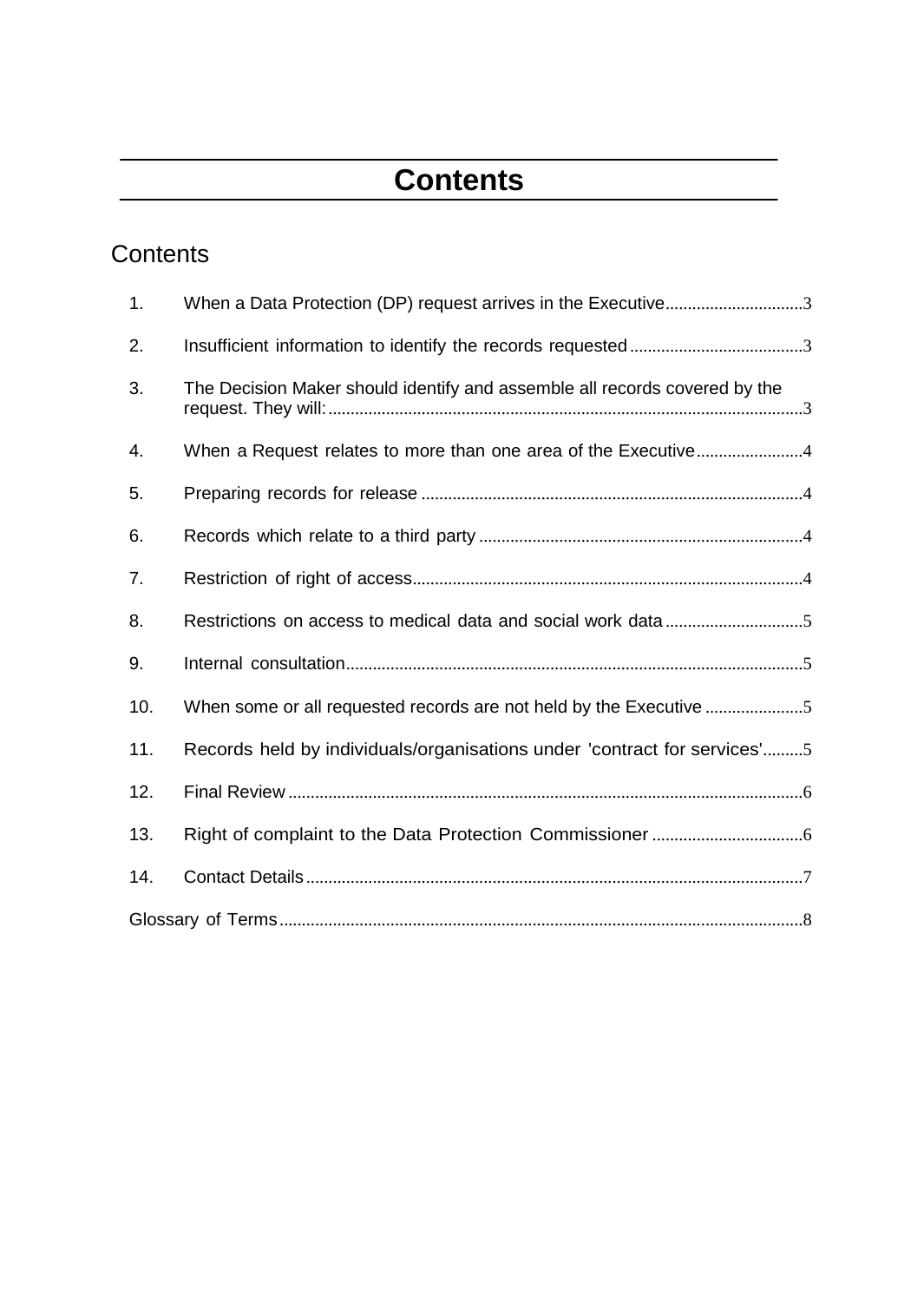# Procedure for Dealing with Subject Access Requests (SARs)

From the 25th May 2018, both electronic and manual records fall within the access regime outlined in the GDPR and Irish Data Protection Acts 1988 to 2018

#### <span id="page-2-0"></span>1. When a Data Protection (DP) request arrives in the Executive

Data Protection requests are the responsibility of existing DP Decision Makers. When a DP request arrives in a department, it must be sent to the appropriate Decision Maker immediately and a copy sent to the appropriate Consumer Affairs Office.

Upon receipt of the DP request the Decision Maker's staff will:

- **Date stamp the request**; this will be Day 1 of the request.
- Open a file for the request.
- Log the request and record all correspondence with the data subject.
- Enter on the file the deadline for the decision -i.e. 1 month from date of receipt.
- Check that the request comes within the definition of personal data.
- Check that the request contains sufficient information to identify the records being sought.
- After initial examination, if it becomes clear that there is insufficient information to identify the records involved, the Decision Maker should contact the Data Subject, preferably by phone, fax or e-mail in order to clarify the request.
- As the request refers to personal information ensure that the Data Subject has included appropriate identification to establish who they are. Where a request is made by a third party (e.g. parent/guardian) suitable information to confirm that the person making the request is legally permitted to do so must also be included

#### <span id="page-2-1"></span>2. Insufficient information to identify the records requested

If having offered all reasonable assistance, the request remains too vague and the Executive has used all reasonable measures to verify the identity of a data subject who requests access, it will have no option but to refuse the request. (In the case of a complaint to the Data Protection Commissioner, it will be important to have clearly documented evidence of all steps taken in processing the request.)

The Decision Maker shall notify the Data Subject of the Executive's decision in such circumstances. The Decision letter should be copied to the appropriate DDPO/Consumer Affairs Area Office.

#### <span id="page-2-2"></span>3. The Decision Maker should identify and assemble all records covered by the request. They will:

- Identify all records both electronic and manual which contain information (records) which fall under the scope of the request.
- Initiate a search for records stored electronically on the PC Network/Server and other IT media e.g. scanned records. All such documents held in an IT environment should be printed and should be entered chronologically in the file.
- Source and retrieve all manual records covered by the request.
- Aim to complete this work within 7 days from the time the request has been received by the Executive.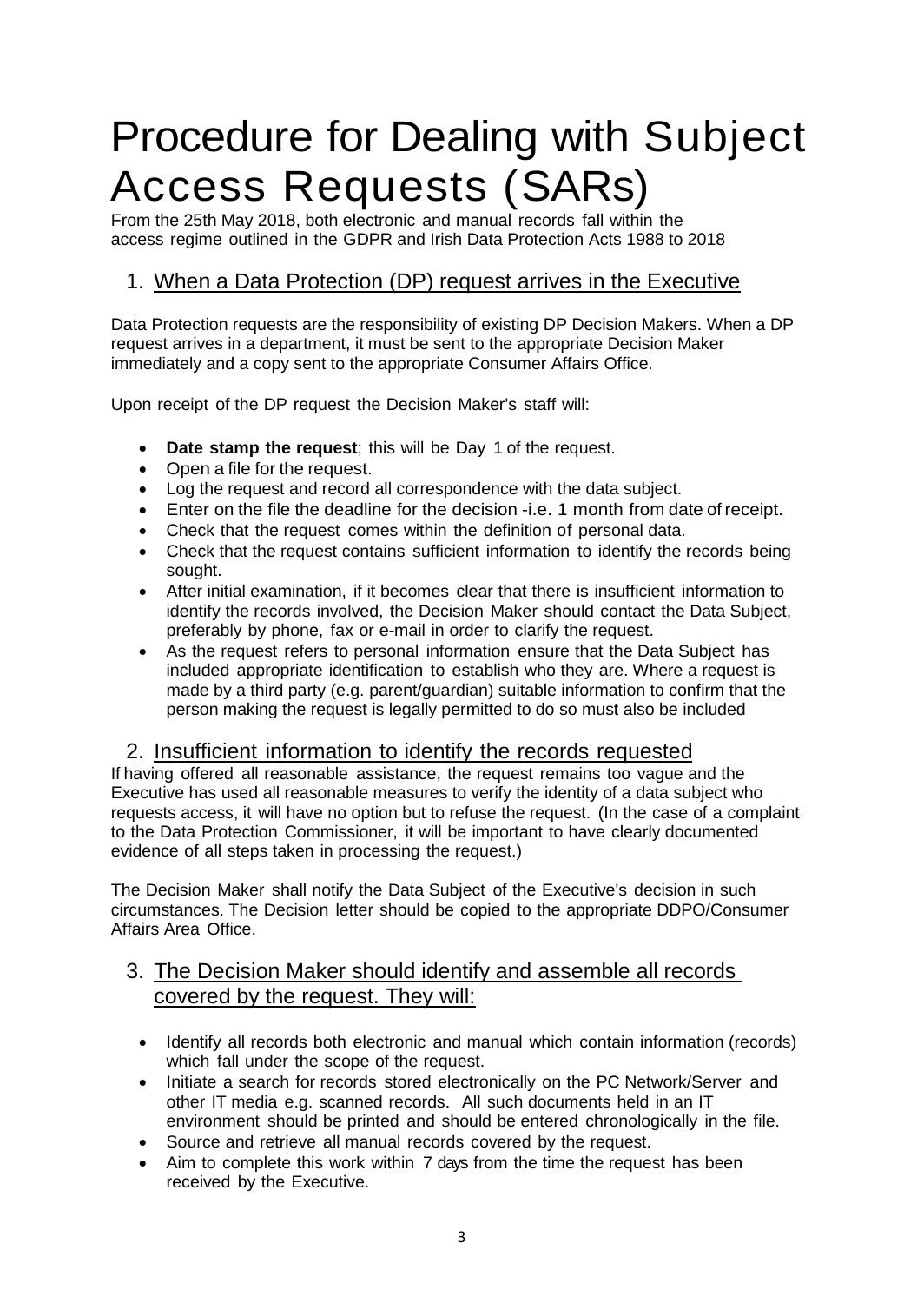- All actions should be logged as well as any other relevant details
- The Decision Maker shall document:
	- the effort involved in finding the records;
	- the locations searched;
	- names of those contacted with regard to locating files;
	- Outcome of any discussions:
	- Details of hours involved.

Once all the records have been assembled the Decision Maker should:

- Number all records chronologically beginning at the back of the file with record number 1. Numbers should be written in the top right hand comer using a black pen.
- Copy all records once numbering is completed
- If access to records or portions of records are being refused, identify the reasons why access is being refused/redacted.

#### <span id="page-3-0"></span>4. When a Request relates to more than one area of the Executive

Each individual area will respond directly to the data subject regarding the SAR relevant to their area.

#### <span id="page-3-1"></span>5. Preparing records for release

Every reasonable attempt should be made by the Executive to suit the individual's wishes regarding access. Normally, Data Subjects seek a copy of the records and these should be issued by registered post.

Staff should be conscious of the quality of records and ensure that photocopies are legible. Particular attention should be paid to handwritten text on records, which are to be photocopied. Material, which is considered to be non disclosable under the regulation, should be redacted.

#### <span id="page-3-2"></span>6. Records which relate to a third party

Having compiled the relevant records the Decision Maker must identify the records, which include the personal information of any person other than the Data Subject and the personal information must be redacted.

#### <span id="page-3-3"></span>7. Restriction of right of access

Individuals have a right of access to their personal data. However, Article 23 of the GDPR states that Member States(individual countries) may restrict by law certain access rights where the restriction is necessary to safeguard:

- a) national security;
- b) defence;
- c) public security;
- d) the prevention, investigation, detection or prosecution of criminal offences or the execution of criminal penalties, including the safeguarding against and the prevention of threats to public security;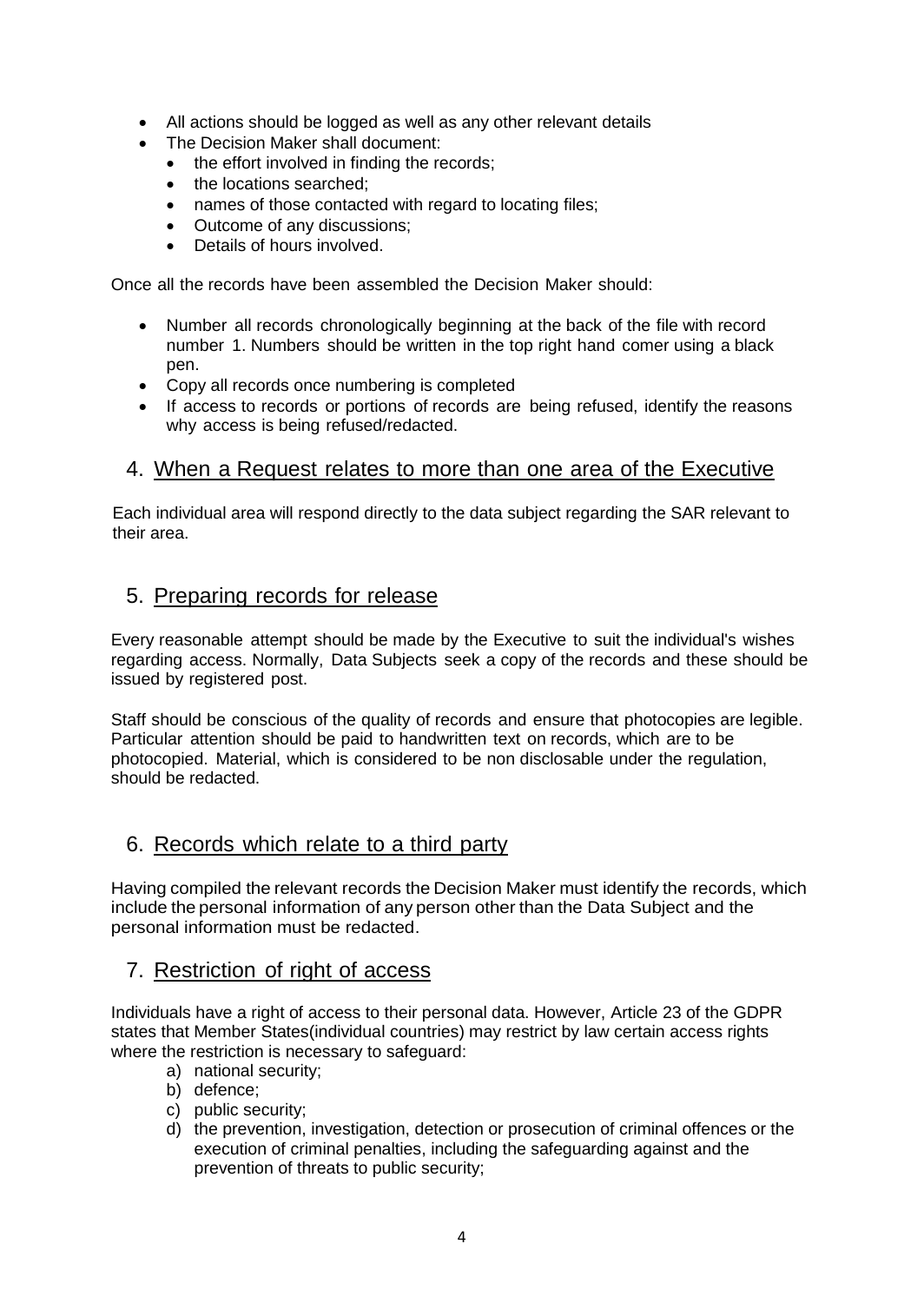- e) other important objectives of general public interest of the Union or of a Member State, in particular an important economic or financial interest of the Union or of a Member State, including monetary, budgetary and taxation a matters, public health and social security;
- f) the protection of judicial independence and judicial proceedings;
- g) the prevention, investigation, detection and prosecution of breaches of ethics for regulated professions;
- h) a monitoring, inspection or regulatory function connected, even occasionally, to the exercise of official authority in the cases referred to in points (a) to (e) and (g);
- i) the protection of the data subject or the rights and freedoms of others;
- j) the enforcement of civil law claims.

Such restrictions are legislated for under the Data Protection Act 2018 and subsequent Regulations under that Act.

#### <span id="page-4-0"></span>8. Restrictions on access to medical data and social work data

The Data Protection (Access Modification) (Health) Regulations, 1989 (S.I. No. 82 of 1989) provide that health data relating to an individual should not be made available to the individual, in response to an access request, if that would be likely to cause serious harm to the physical or mental health of the data subject. A person who is not a health professional should not disclose health data to an individual without first consulting the individual's own doctor or some other suitably qualified health professional.

Equally, the Data Protection (Access Modification) (Social Work) Regulations, 1989 (S.I. No. 83 of 1989) provide that information constituting social work data shall not be supplied by or on behalf of a data controller to the data subject concerned in response to a request if it would be likely to cause serious harm to the physical or mental health or emotional condition of the data subject.

#### <span id="page-4-1"></span>9. Internal consultation

When a request is received for a file which contains records of a client under the care of a health professional e.g. Medical or Psychiatric Consultant, Psychologist, Social Worker etc., the Decision Maker shall consult, if necessary, with the relevant professional.

If a professional certifies that release of the information would be damaging to the Data Subject, the Decision Maker must refuse release.

#### <span id="page-4-2"></span>10. When some or all requested records are not held by the Executive

If the records requested refer to another organisation which is or may be, in the opinion of the Decision Maker, a Data Controller (see definitions), the Decision Maker must advise the Data Subject of their right to apply to that organisation directly.

#### <span id="page-4-3"></span>11. Records held by individuals/organisations under 'contract for services'

Where information/personal data is held by another organisation funded by the HSE (e.g. Section 38/39 agencies), any application under the GDPR should be made, by the Data Subject, to that organisation.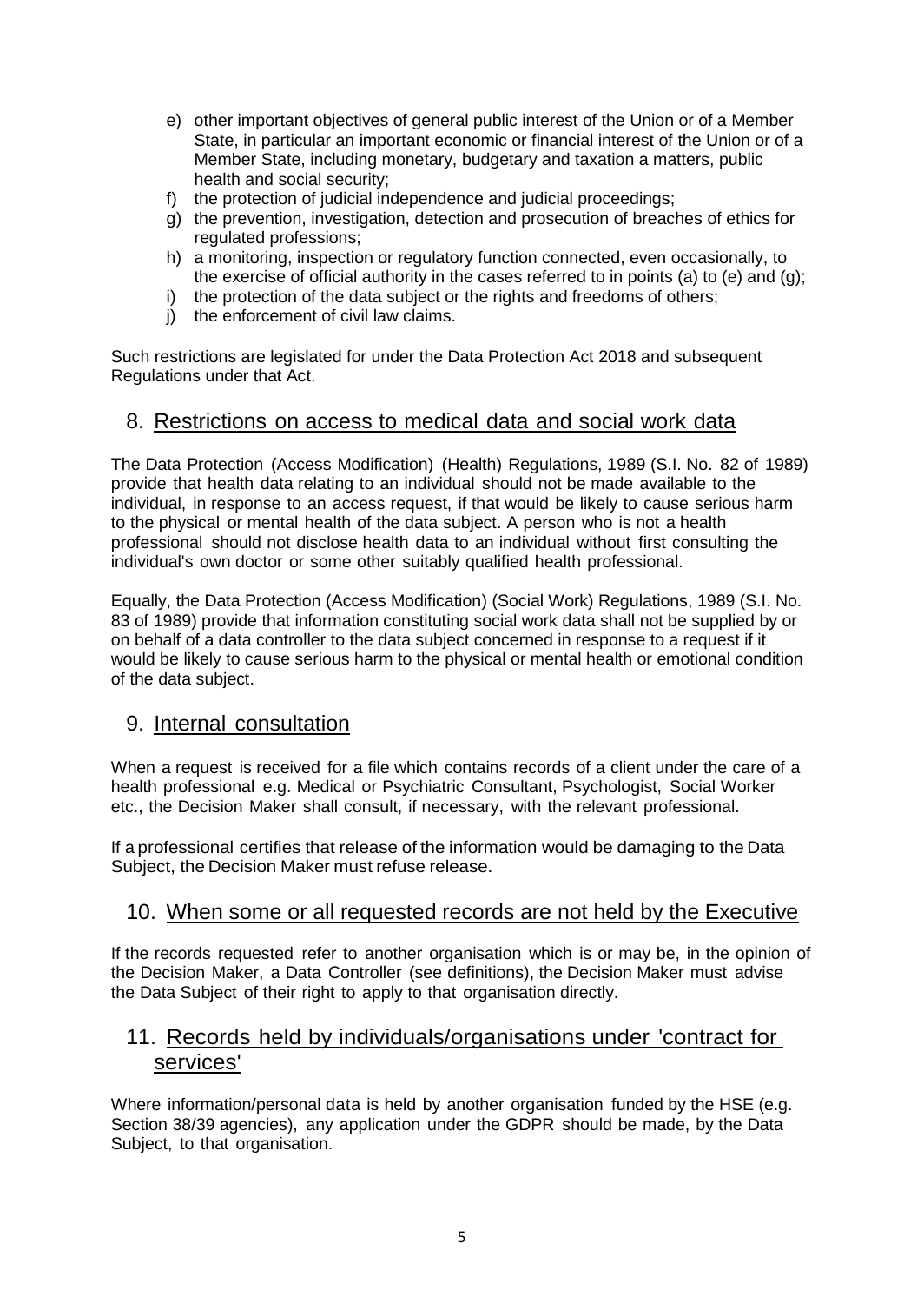#### <span id="page-5-0"></span>12. Final Review

The data subject is entitled to know whether or not their personal data is being processed. Where personal data concerning the individual in question, who has made a subject access request, is being processed, a copy of their personal information should be supplied to that individual along with other additional information as follows:

- Purpose(s) of the processing;
- Categories of personal data:
- Any recipient(s) of the personal data to whom the personal data has or will be disclosed, in particular recipients in third countries or international organisations and information about appropriate safeguards;
- The retention period or, if that is not possible, the criteria used to determine the retention period;
- The existence of the following rights
	- o Right to rectification
	- o Right to erasure
	- o Right to restrict processing
	- $\circ$  Right to object and to request these from the controller.
	- o The right to lodge a complaint with the DPC
- Where personal data is not collected from the data subject, any available information as to their source;
- The existence of automated decision making, including profiling and meaningful information about how decisions are made, the significance and the consequences of processing.

It is a requirement of the GDPR that information must be provided in an intelligible format. It is therefore strongly recommended that all service areas prepare a glossary of terms, including abbreviations and acronyms commonly used, which individuals cannot reasonably be expected to understand, and that can be supplied as a 'standard' document with relevant SAR responses.

If a thorough search has been conducted and it has been found that no personal information about the individual exists, then the Decision Maker should write to the individual to advise this. The letter should explain the extent of the investigations, particularly the involvement of any other areas within the HSE. It is essential that a rigorous process is followed before a negative response is given.

#### <span id="page-5-1"></span>13. Right of complaint to the Data Protection Commissioner

There is no provision for Internal Review of the decision of the Executive, any person may complain to the Data Protection Commissioner about the way their request was handled or any other matter. The Commissioner's address is: [info@dataprotection.ie](mailto:info@dataprotection.ie)

Canal House Station Road Portarlington Co. Laois Ph: 057 8684800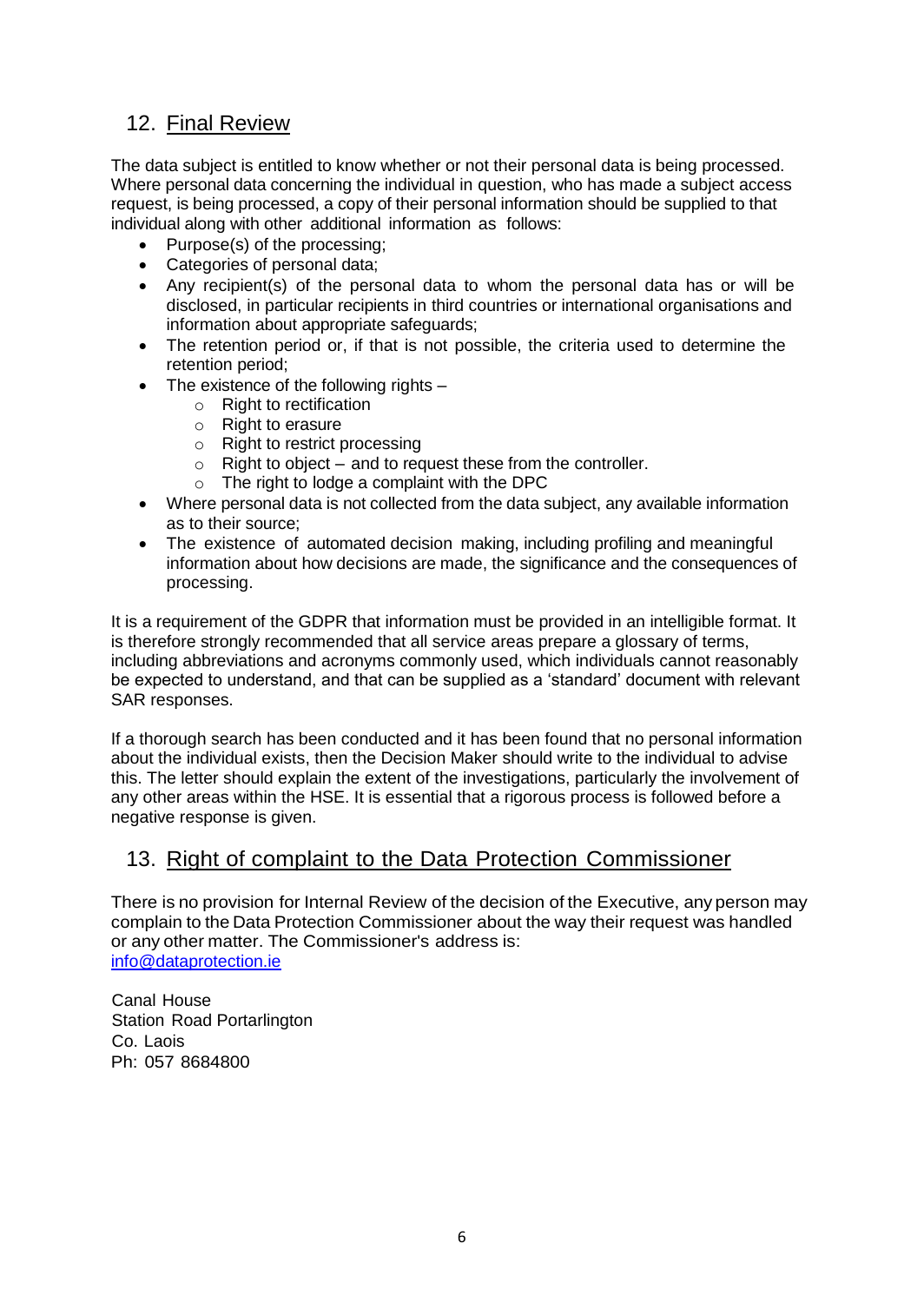### <span id="page-6-0"></span>14. Contact Details

| Deputy Data Protection Officer West, (excluding voluntary<br>agencies)<br>Consumer Affairs, Merlin Park University Hospital, Galway.<br>CHO 1 - Cavan, Donegal, Leitrim, Monaghan,<br>$\bullet$<br>Sligo<br>Community Healthcare West - Galway, Mayo,<br>$\bullet$<br><b>Roscommon</b><br>Mid-West Community Healthcare - Clare,<br>٠<br>Limerick, North Tipperary.<br><b>Saolta Hospital Group</b><br>٠                                                                | Email: ddpo.west@hse.ie<br>Phone: 091-775 373                                                      |
|-------------------------------------------------------------------------------------------------------------------------------------------------------------------------------------------------------------------------------------------------------------------------------------------------------------------------------------------------------------------------------------------------------------------------------------------------------------------------|----------------------------------------------------------------------------------------------------|
| Deputy Data Protection Officer Dublin North-East<br>(excluding voluntary hospitals and agencies)<br>Consumer Affairs, HSE Dublin North East, Bective St.,<br>Kells, Co Meath.<br>Midlands, Louth, Meath Community Health<br>٠<br>Organisation<br><b>Community Health Organisation Dublin North City</b><br>٠<br>& County<br>CHO 6 - Dublin South East, Dublin South &<br>٠<br>Wicklow<br><b>RCSI Hospital Group</b><br><b>National Children's Hospital</b><br>$\bullet$ | Email: ddpo.dne@hse.ie<br>Phone:<br>Kells Office: 046-9251265<br>Cavan Office: 049-4377343         |
| Deputy Data Protection Officer Dublin mid-Leinster<br>(excluding voluntary hospitals and agencies)<br>Consumer Affairs, HSE, Third Floor Scott Building, Midland<br>Regional Hospital Campus, Arden Road, Tullamore, Co.<br>Offaly.<br><b>Dublin Midlands Hospital Group</b><br>٠<br><b>Ireland East Hospital Group</b><br>Community Healthcare Dublin South, Kildare &<br>٠<br><b>West Wicklow</b>                                                                     | Email: ddpo.dml@hse.ie<br>Phone:<br>Tullamore Office: 057-9357876<br>Naas Office: 045-920105       |
| Deputy Data Protection Officer South (excluding voluntary<br>hospitals and agencies)<br>Consumer Affairs, HSE South, Ground Floor East, Model<br>Business Park, Model Farm Road, Cork. Eircode: T12<br><b>HT02</b><br><b>Cork &amp; Kerry Community Healthcare</b><br>CHO 5 - Carlow, Kilkenny, South Tipperary,<br>٠<br><b>Waterford &amp; Wexford</b><br><b>UL Hospital Group</b><br>South South-West Hospital Group                                                  | Email: ddpo.south@hse.ie<br>Phone:<br>Cork Office: 021 - 4928538<br>Kilkenny Office: 056 -7785598. |